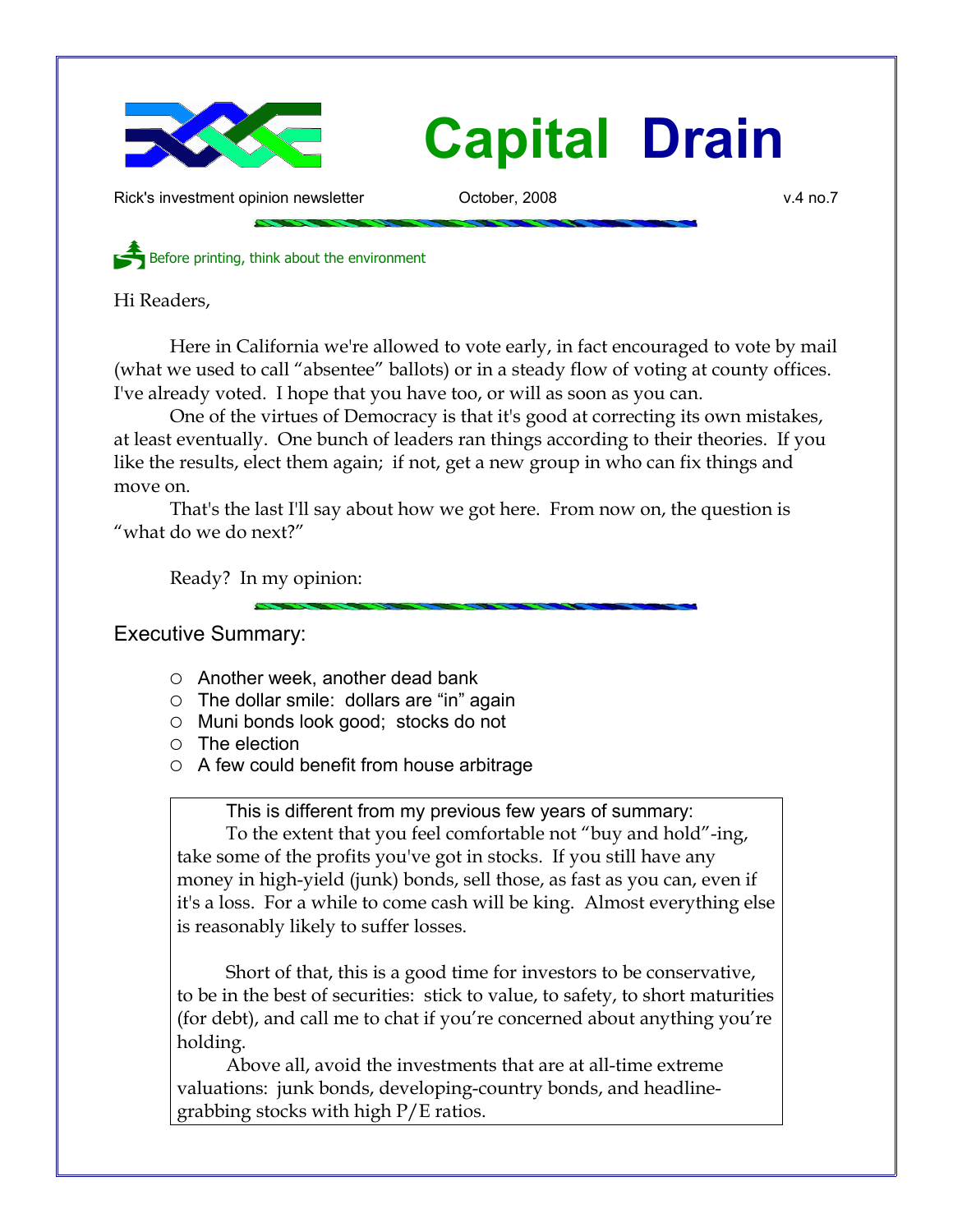#### The Details:

Yesterday, another bank was put out of its misery, taken over by the FDIC to protect the depositors. This was number 17 for the year, and you probably didn't hear anything about it unless you live near Bradenton, Florida. It just wasn't newsworthy. There will be more.

At least the public still has a sense of humor.

During the summer and early fall I recommended first-world bonds, such as through BWX, PSAFX, or PFBDX. I was wrong, or at least too slow to react to an adverse change.

Even though the US economy is a big mess, the rest of the world's economy is being dragged in. That means that investors are fleeing back to the-- relative- safety of the dollar.

The dollar is rising, so it's time to bring our money home for a while.

The rival financial firm Morgan Stanley ;-) has described what they call "the dollar smile." When times



are really good, the dollar rises because the US has the best mix of a dynamic economy and convenient capital markets to invest in. Investors selling their overseas currencies to buy dollars to invest cause the dollar to rise, one raised corner of the "smile." When things are only OK here, then overseas (particularly developing world) investments are more attractive, so money flows out to them, pushing the dollar down. When things are really bad (as now,) then investors flee smaller and more vulnerable economies, pushing up the dollar as the other side of the smile. Right now, however bad our problems look, the other countries' problems are more uncertain and could be worse. Flight to relatively safe US investments means the dollar is fashionable again.

Stocks are still a bad bet. We just had one of the biggest single-day rallies ever, and one of the best weeks of stock appreciation ever, up roughly 14%. Can you suggest that that's because the economy looks good? Fourteen percent better? No, it looks terrible.

No one disputes any longer that we're in a recession, and the debate is whether we'll emerge from it the middle of next year or later. New bad news is still arriving, even if the Treasury and the Fed (and other governments and central banks around the world) appear to have figured out the control rods<sup>[1](#page-1-0)</sup> before the runaway chain reaction culminated in an explosion. This is a relief rally, as investors are happy to wake up alive. The current rally may even run up for more weeks or more percent gained, but I believe the giddiness will pass and the stock markets will follow the economy down.

<span id="page-1-0"></span><sup>1</sup> Used to control a nuclear reactor; see http://en.wikipedia.org/wiki/Control\_rods for an explanation.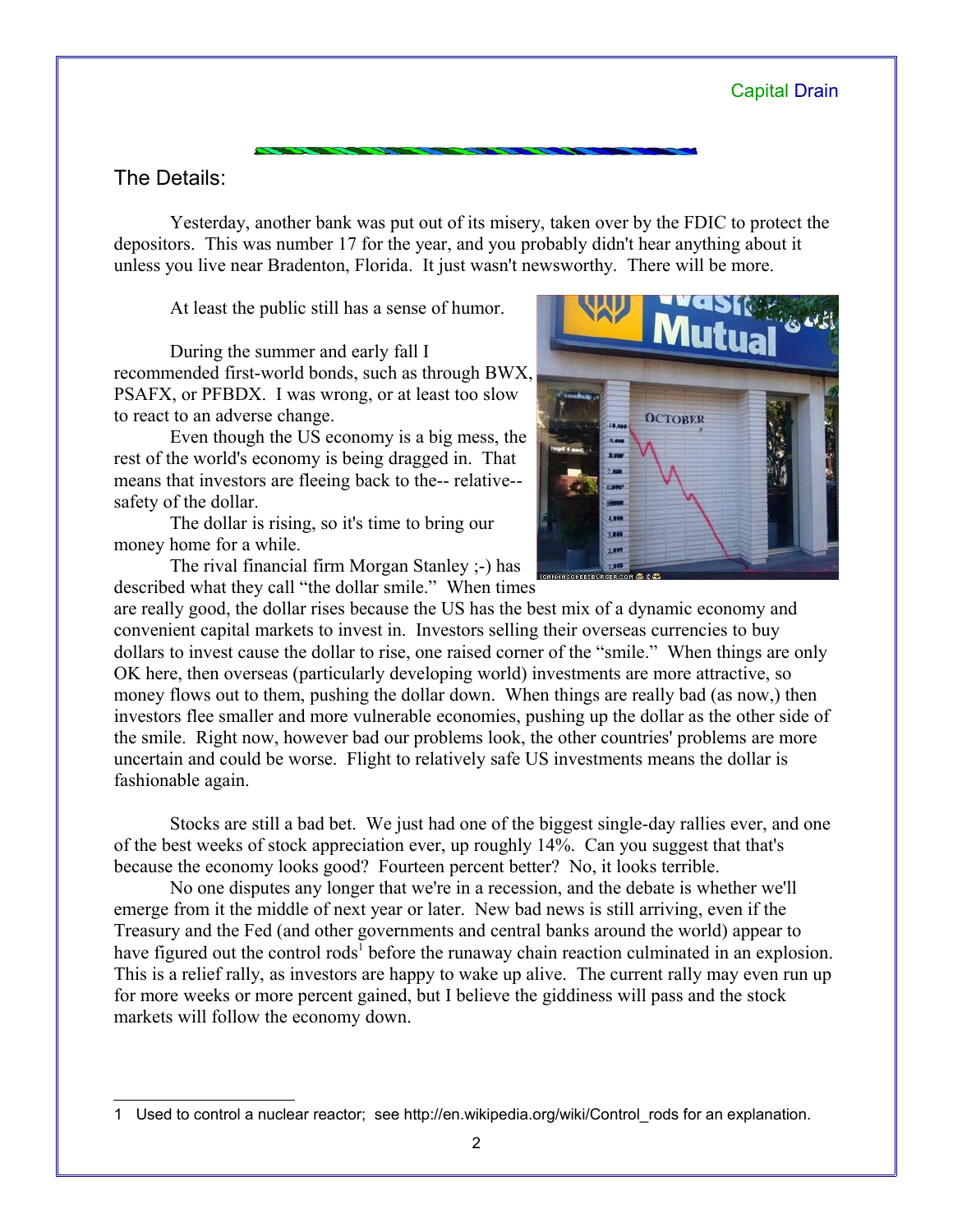#### Capital Drain

By the way, I missed it back in July, but the government revised the GDP for the fourth quarter of [2](#page-2-0)007, down to a decrease of 0.3%. As I wrote back in January<sup>2</sup>, it's likely this recession will be pegged to have started last December.

Cash is still king.

Depending on the State you're in, short-to-medium term municipal bonds via a mutual fund could be a good opportunity. Muni bonds are not generally a bad risk, but the risk aversion (fear) of the markets overall now is causing them to have unusually high yields. If your State has an income tax, muni bonds from your State are tax-exempt, so they give the biggest benefit in taxable accounts. At current rates, though, they're at attractive yields even in tax-free counts. The mutual fund gives you professional bond selection and diversification; you'll get good yields now and a likelihood of capital gains when conditions calm down.

[3](#page-2-1)

#### Money Is Still Tight

Aggressive Fed rate cuts haven't helped lower the cost of borrowing for companies and homeowners



By the way, the recent decrease in the Federal Funds target rate is largely irrelevant. The cost of overnight deposits at the Fed is not in any way the cause of recent problems or an important part of the solution.

You may have noticed there's going to be an election on Tuesday. The traditional stereotype has been that Republicans were good for business and Democrats were bad. Thus, if a Democrat won, there

would be a stock selloff, or a rally if Republicans won. Less often told but also true, within a few months the public would realize that the stereotype grossly exaggerates reality to put it mildly: the Democrats were unable to impose communism, and the Republicans were unable to make money grow on trees. The earlier rally/selloff would reverse itself. For what it's worth, the average stock market gain has been higher under Democratic administrations than under Republicans.

All that history is likely irrelevant this year, though. The outgoing Republican brain trust will not be missed, and the public predominately believes that Obama will be the better shepherd for the economy and will likely win. If there's no trouble with bitterly contested vote counts, there could well be a stock market rally after the election, simply out of relief to have that completed.

Personally, I would treat any big rally as a selling opportunity. The market typically starts to rise before the economy does, but it does so based on rational predictions of economic

<span id="page-2-0"></span><sup>2</sup> http://www.longspliceinvest.com/CapDrain/CapDrain\_v4n1.pdf , page 3

<span id="page-2-1"></span><sup>3</sup> Hon Hilsenrath, Joellen Perry, and Liz Rappaport, "Fed Steps Up Assault on Slump," The Wall Street Journal, 30 Oct 2008, Dow Jones & Company, 30 Oct 2008 <http://online.wsj.com/article/SB122528340048979949.html?mod=testMod>.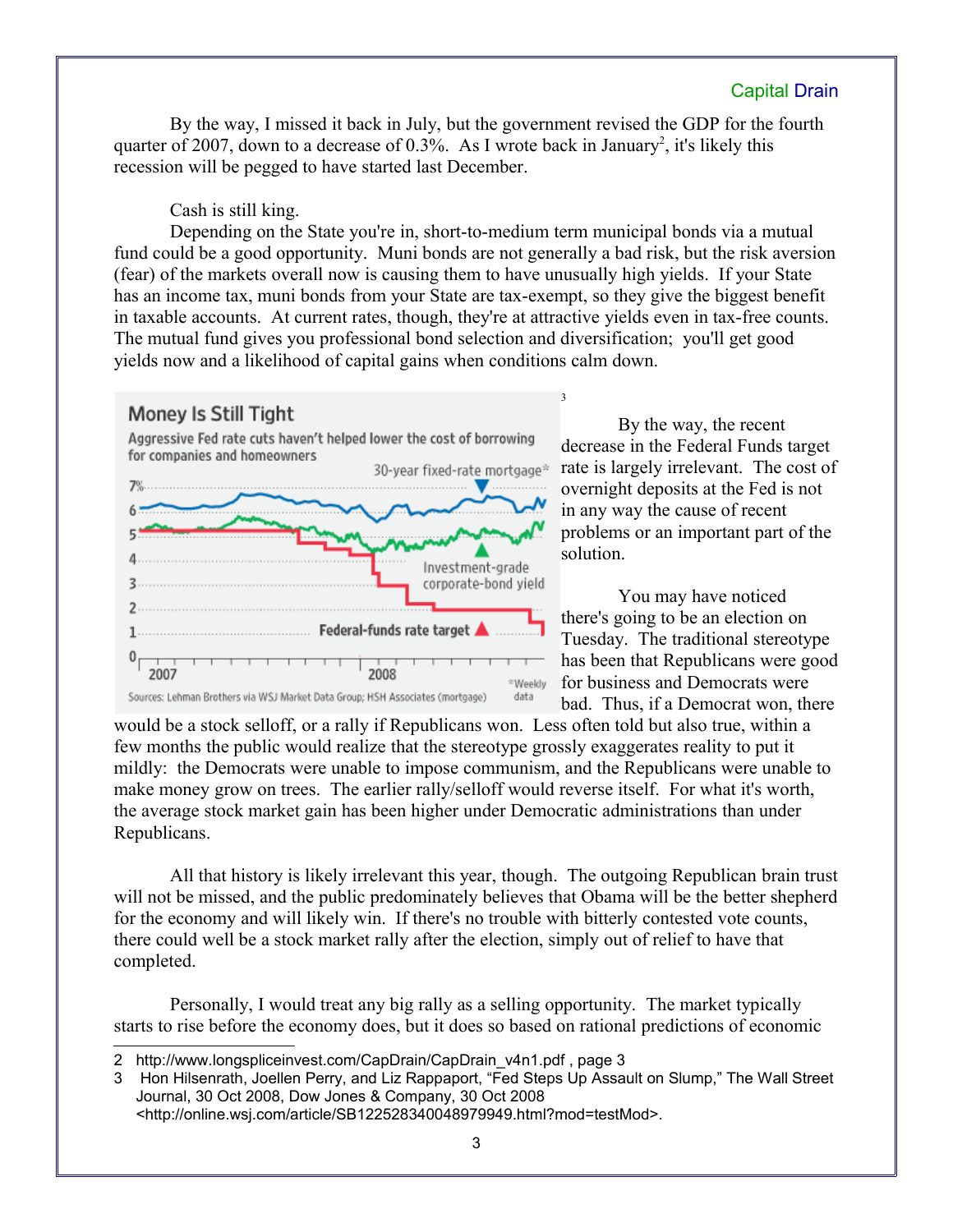### Capital Drain

improvement. Stock market declines rarely (if ever, I'm not sure) end while the economy is still getting markedly worse.

There's been a lot of talk about "supporting house prices," as a way to end the cycle of price declines and foreclosures. As I wrote last April,<sup>[4](#page-3-0)</sup> house prices are not arbitrary, and with the ponzi bubble burst they will probably fall back to be priced at their economic value: the price where buying is financially equal to or better than renting and saving the monthly difference.

If a future administration wants to succeed at supporting house prices, the way to attack that is to increase the affordability of houses nationwide. You can do that by lowering prices (not what anyone wants) or-- OR-- by raising typical working disposable incomes.

After some decades of belief in trickle-down economics, where government supports businesses (investors) and the workers supposedly benefit as an after-effect, we might consider trying trickle-up. Support the working class (good schools, health coverage, wage growth) and let's let the investing class benefit as an after-effect of the increased purchasing strength of the mass markets.

There is one hypothetically possible benefit of the housing price plunge for the adventurous and careful:

- If you own a house in an area where there's still good demand, so you could sell for a reasonably good price,
- and there are houses not too far away, in an area where you'd be comfortable living, where the prices have been driven far down,
- and you have good enough credit so that you could get a loan even though banks are belatedly cautious,
- then you could consider buying and moving into one of the "bargain price" houses and selling your current house.
- Invest the price difference.
- If the market never does improve, you keep the invested money and the gains from it.
- If the market does improve, after a few years you could take your capital gains from the new house, plus some of the invested money, and buy back into your old neighborhood.

I'm definitely not a real estate expert, so you should talk this idea over with someone who is. It's basically housing arbitrage: buy low, sell high, in an environment where some of the houses are priced far lower than other comparable houses.

It's time to check the spelling and ship this to you.

If you have any questions, please write or phone. If you want to read more, the company [web site](http://www.LongspliceInvest.com/newsletter.shtml) has archived editions of this letter, lots of charts, and links to other interesting sites. There's also a [web log](http://www.LongspliceInvestments.com/ricksblog) where I discuss the process and progress of starting the mutual fund, along with occasional economic or investing thoughts..

<span id="page-3-0"></span><sup>4</sup> http://www.longspliceinvest.com/CapDrain/CapDrain\_v4n3.pdf, page.3